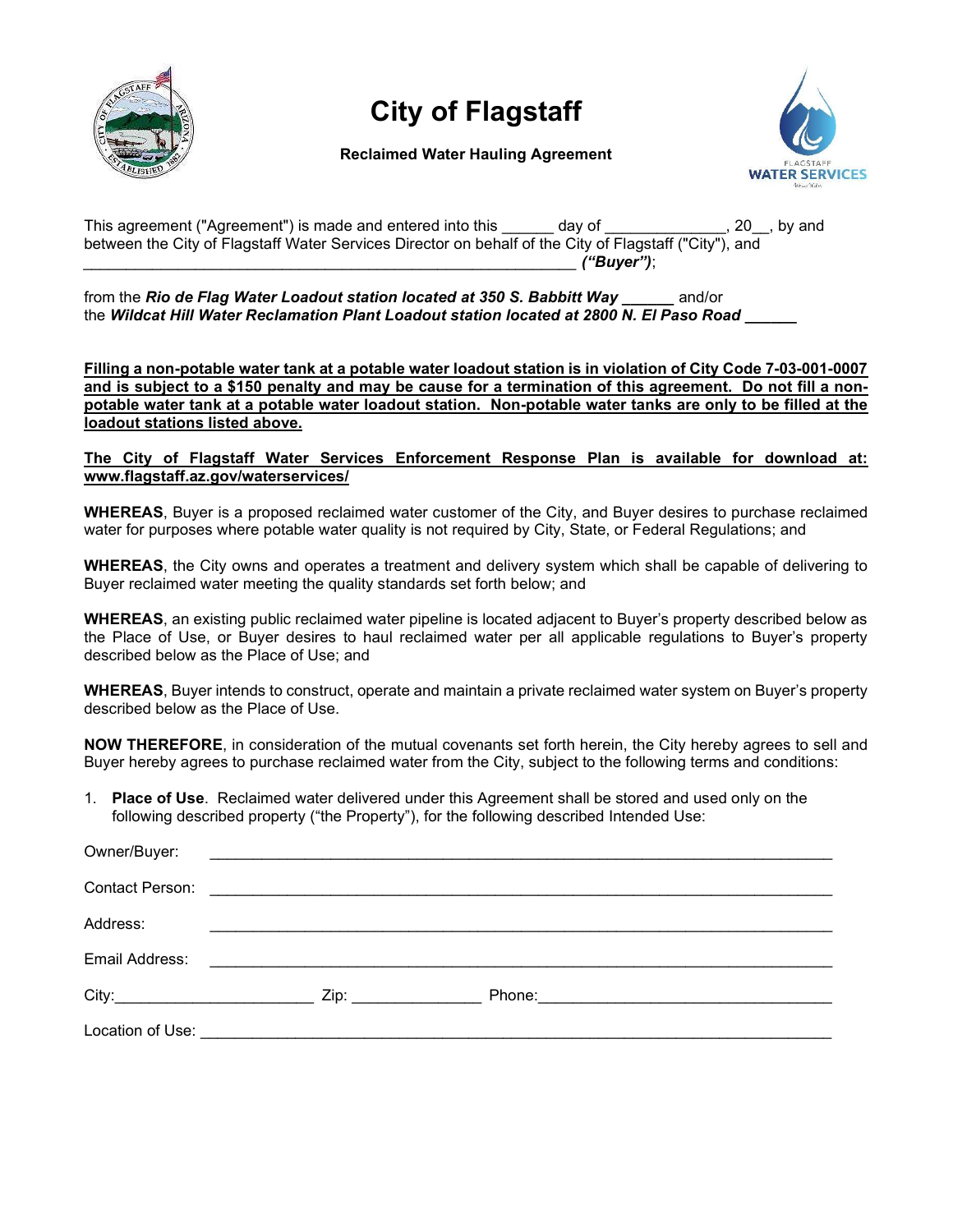### 2. Intended use: Circle the appropriate use in the table below

| Dust Control                                    | Residential landscape<br>irrigation           | Restricted access<br>landscape irrigation              | Irrigation of food crops                                      |
|-------------------------------------------------|-----------------------------------------------|--------------------------------------------------------|---------------------------------------------------------------|
| Street cleaning                                 | Concrete and cement mixing                    | Soil Compaction and<br>similar construction activities | Open access<br>landscape irrigation                           |
| Materials washing and sieving                   | Irrigation of sod farms                       | Recreational impoundments                              | Landscape impoundment                                         |
| Fire protection systems                         | Spray irrigation of<br>an orchard or vineyard | Commercial closed loop<br>air conditioning systems     | Drive-thru Vehicle and equipment<br>washing(not self-service) |
| Surface irrigation<br>of an orchard or vineyard | Golf course irrigation                        | Toilet and urinal flushing                             | Pasture for milking animals                                   |
| Schoolground landscape irrigation               | Pasture for non-dairy animals                 | Livestock watering<br>(non-dairy animals)              | Livestock watering<br>(dairy animals)                         |

#### Reclaimed water use per day:

Disposal plan for unused reclaimed water:

- 3. Quality Standards. The reclaimed water delivered to the Property shall be suitable for Buyer's Intended Use, and of a quality that is equal to or better than all applicable State and Federal standards for the Buyer's Intended Use.
- 4. Point of Delivery. The City shall deliver reclaimed water under this Agreement to the Point of Delivery, which is a location at or near the property line of the Property, or a location identified as an official self-loading station for the sole purpose of hauling reclaimed water, which shall be designated by the City for acceptance and measuring of the reclaimed water by Buyer. The Point of Delivery shall include a vault, pit, meter, valves, and other appurtenances necessary to meter reclaimed water.
- 5. Commodity Rate. The rate to be paid by Buyer for reclaimed water delivered by the City under this Agreement shall be the standard rate that is applicable to that class of water and that class of user in effect at the time, date, and place of delivery, all as set forth in Title 7 of the Flagstaff City Code. Nothing herein shall excuse Buyer from payment of service or other charges as are applicable to the time, place, or manner of service and delivery.
- 6. Costs to Buyer. Any costs arising out of the use of reclaimed water by Buyer and from the construction, maintenance, or operation of the reclaimed water delivery system on the Property shall be the sole responsibility of Buyer.
- 7. Compliance with Regulations. Buyer agrees, at its sole cost and responsibility, to comply with all applicable Federal, State and local laws, regulations and standards, as now exist, and are later lawfully enacted relating to the use of reclaimed water. Such laws, regulations, and standards may include, but not be limited to, requirements and restrictions governing use of reclaimed water; limits on reclaimed water contact with residents, guests, invitees, employees, members of the public, and adjoining properties; control of access to reclaimed water, its delivery system, and the area of storage and use; and warning signs on Buyer's reclaimed water delivery system, and in the area of on-site storage and use of reclaimed water on the Property. Failure to comply with all City, State and federal codes, rules and regulations can result in termination of agreement and discontinuance of service. The City of Flagstaff Water Services Enforcement Response Plan is available for download at: www.flagstaff.az.gov/waterservices/

#### 8. The applicant or the applicant's designee shall:

- Use application methods that reasonably preclude human contact with reclaimed water
- Prevent reclaimed water from standing on open access areas during normal periods of use
- Prevent reclaimed water from coming into contact with drinking fountains, water coolers, or eating areas
- Secure hose bibs discharging reclaimed water to prevent use by the public
- 9. Malicious Damage, Per City Code 7-03-001-0007, it shall be unlawful to permit any coupling, pipe, fitting, or tank not dedicated for potable water use to come into contact with public water facility dispensing hoses. Any person violating the provisions hereof shall be guilty of a misdemeanor and incur a penalty in the sum of one hundred-fifty dollars (\$150.00).